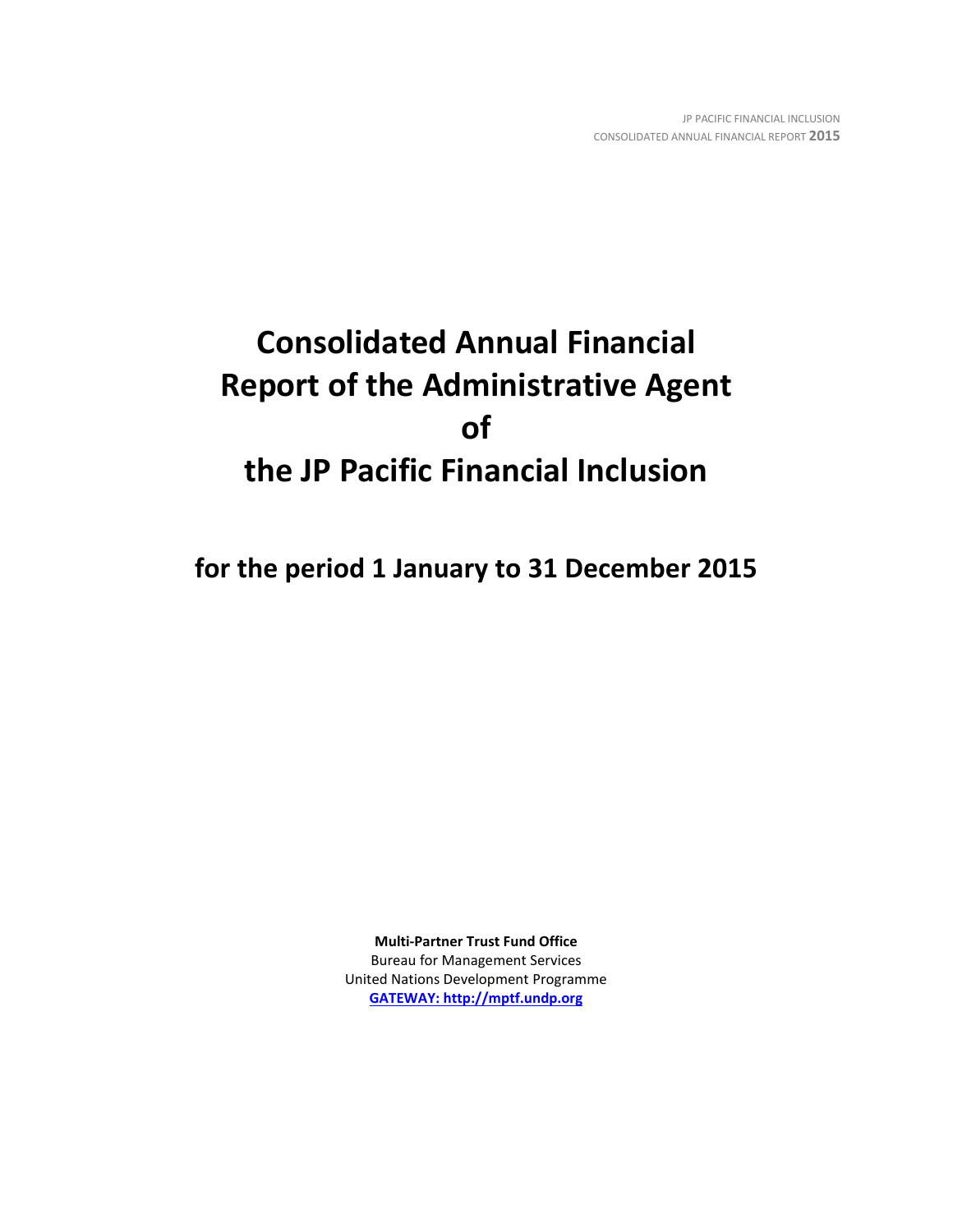# **PARTICIPATING ORGANIZATIONS CONTRIBUTORS**



**United Nations Capital Development** 



United Nations Development Programme



AUSTRALIA, Government of



NEW ZEALAND, Government of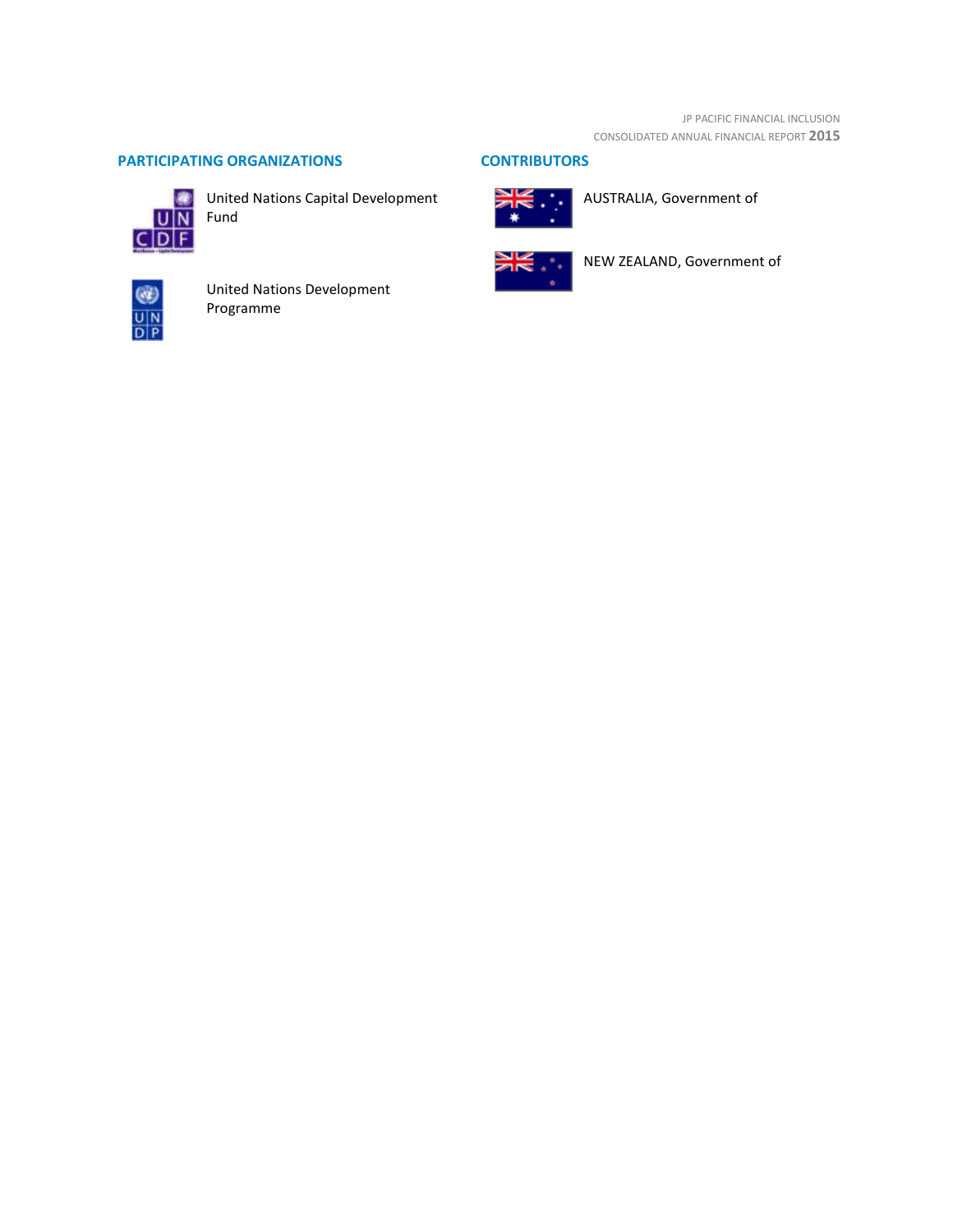#### **DEFINITIONS**

#### **Allocation**

Amount approved by the Steering Committee for a project/programme.

#### **Approved Project/Programme**

A project/programme including budget, etc., that is approved by the Steering Committee for fund allocation purposes.

#### **Contributor Commitment**

Amount(s) committed by a donor to a Fund in a signed Standard Administrative Arrangement with the UNDP Multi-Partner Trust Fund Office (MPTF Office), in its capacity as the Administrative Agent. A commitment may be paid or pending payment.

#### **Contributor Deposit**

Cash deposit received by the MPTF Office for the Fund from a contributor in accordance with a signed Standard Administrative Arrangement.

#### **Delivery Rate**

The percentage of funds that have been utilized, calculated by comparing expenditures reported by a Participating Organization against the 'net funded amount'.

#### **Indirect Support Costs**

A general cost that cannot be directly related to any particular programme or activity of the Participating Organizations. UNDG policy establishes a fixed indirect cost rate of 7% of programmable costs.

#### **Net Funded Amount**

Amount transferred to a Participating Organization less any refunds transferred back to the MPTF Office by a Participating Organization.

#### **Participating Organization**

A UN Organization or other inter-governmental Organization that is an implementing partner in a Fund, as represented by signing a Memorandum of Understanding (MOU) with the MPTF Office for a particular Fund.

#### **Project Expenditure**

The sum of expenses and/or expenditure reported by all Participating Organizations for a Fund irrespective of which basis of accounting each Participating Organization follows for donor reporting.

#### **Project Financial Closure**

A project or programme is considered financially closed when all financial obligations of an operationally completed project or programme have been settled, and no further financial charges may be incurred.

#### **Project Operational Closure**

A project or programme is considered operationally closed when all programmatic activities for which Participating Organization(s) received funding have been completed.

#### **Project Start Date**

Date of transfer of first instalment from the MPTF Office to the Participating Organization.

#### **Total Approved Budget**

This represents the cumulative amount of allocations approved by the Steering Committee.

#### **US Dollar Amount**

The financial data in the report is recorded in US Dollars and due to rounding off of numbers, the totals may not add up.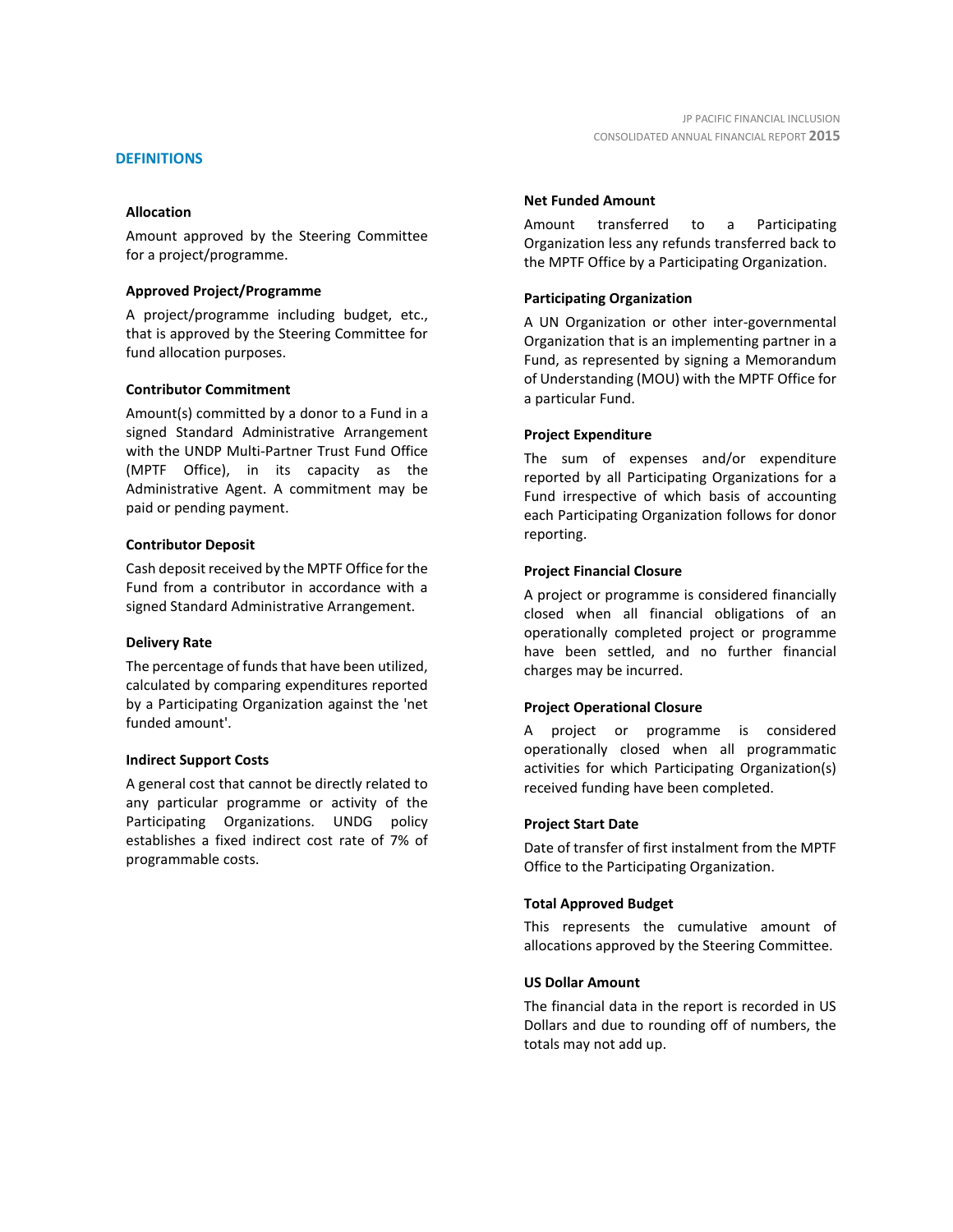#### **2015 FINANCIAL PERFORMANCE**

This chapter presents financial data and analysis of the JP Pacific Financial Inclusion using the passthrough funding modality as of 31 December **2015**. Financial information for this Fund is also available on the MPTF Office GATEWAY, at the following address:

[http://mptf.undp.org/factsheet/fund/JXB00.](http://mptf.undp.org/factsheet/fund/JXB00)

#### **1. SOURCES AND USES OF FUNDS**

As of 31 December **2015**, **2** contributors have deposited US\$ **11,070,627** in contributions and US\$ **17,385** has been earned in interest,

bringing the cumulative source of funds to US\$ **11,088,012.**

Of this amount, US\$ **9,436,271** has been transferred to **2** Participating Organizations, of which US\$ **4,532,291** has been reported as expenditure. The Administrative Agent fee has been charged at the approved rate of 1% on deposits and amounts to US\$ **110,706**. Table 1 provides an overview of the overall sources, uses, and balance of the JP Pacific Financial Inclusion as of 31 December **2015**.

#### **Table 1. Financial Overview, as of 31 December 2015 (in US Dollars)**

|                                                           | Annual 2014 | Annual 2015 | <b>Cumulative</b> |
|-----------------------------------------------------------|-------------|-------------|-------------------|
| <b>Sources of Funds</b>                                   |             |             |                   |
| <b>Gross Contributions</b>                                | 6,852,275   | 4,218,353   | 11,070,627        |
| Fund Earned Interest and Investment Income                | 10,246      | 7,138       | 17,385            |
| Interest Income received from Participating Organizations |             |             |                   |
| Refunds by Administrative Agent to Contributors           |             |             |                   |
| Fund balance transferred to another MDTF                  |             |             |                   |
| <b>Other Revenues</b>                                     |             |             |                   |
| <b>Total: Sources of Funds</b>                            | 6,862,521   | 4,225,491   | 11,088,012        |
| <b>Use of Funds</b>                                       |             |             |                   |
| <b>Transfers to Participating Organizations</b>           | 6,298,007   | 3,138,264   | 9,436,271         |
| Refunds received from Participating Organizations         |             |             |                   |
| <b>Net Funded Amount to Participating Organizations</b>   | 6,298,007   | 3,138,264   | 9,436,271         |
| <b>Administrative Agent Fees</b>                          | 68,523      | 42,184      | 110,706           |
| Direct Costs: (Steering Committee, Secretariatetc.)       |             |             |                   |
| <b>Bank Charges</b>                                       | 238         | 64          | 302               |
| <b>Other Expenditures</b>                                 |             |             |                   |
| <b>Total: Uses of Funds</b>                               | 6,366,768   | 3,180,511   | 9,547,279         |
| Change in Fund cash balance with Administrative Agent     | 495,753     | 1,044,980   | 1,540,733         |
| Opening Fund balance (1 January)                          |             | 495,753     |                   |
| <b>Closing Fund balance (31 December)</b>                 | 495,753     | 1,540,733   | 1,540,733         |
| Net Funded Amount to Participating Organizations          | 6,298,007   | 3,138,264   | 9,436,271         |
| Participating Organizations' Expenditure                  | 1,480,413   | 3,051,878   | 4,532,291         |
| <b>Balance of Funds with Participating Organizations</b>  |             |             | 4,903,980         |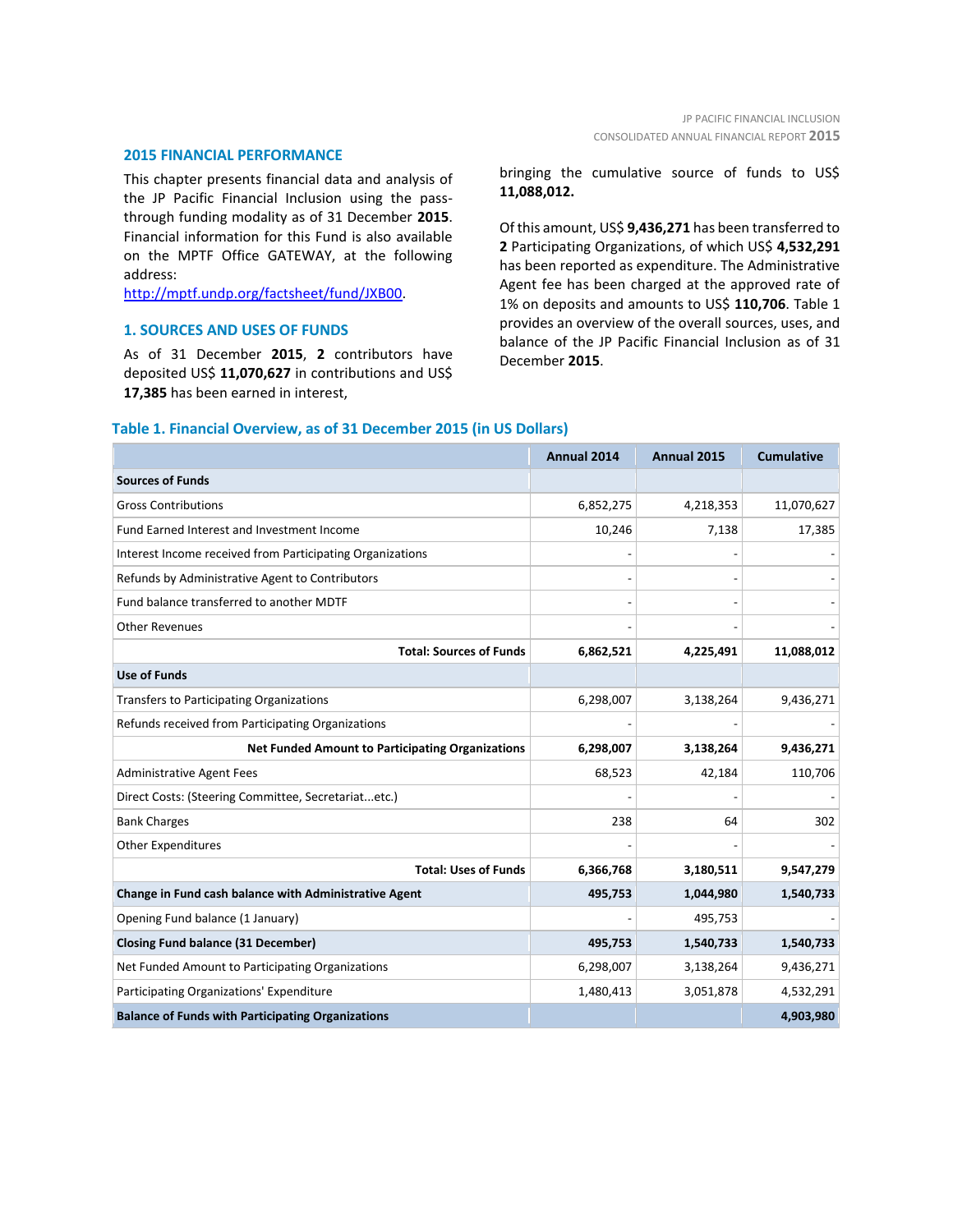# **2. PARTNER CONTRIBUTIONS**

Table 2 provides information on cumulative contributions received from all contributors to this Fund as of 31 December **2015**.

# **Table 2. Contributors' Deposits, as of 31 December 2015 (in US Dollars)**

| <b>Contributors</b>        | <b>Prior Years</b><br>as of 31-Dec-2014 | <b>Current Year</b><br>Jan-Dec-2015 | <b>Total</b> |
|----------------------------|-----------------------------------------|-------------------------------------|--------------|
| AUSTRALIA, Government of   | 6,328,837                               | 3,169,990                           | 9,498,827    |
| NEW ZEALAND, Government of | 523.437                                 | 1,048,363                           | 1,571,800    |
| <b>Grand Total</b>         | 6,852,275                               | 4,218,353                           | 11,070,627   |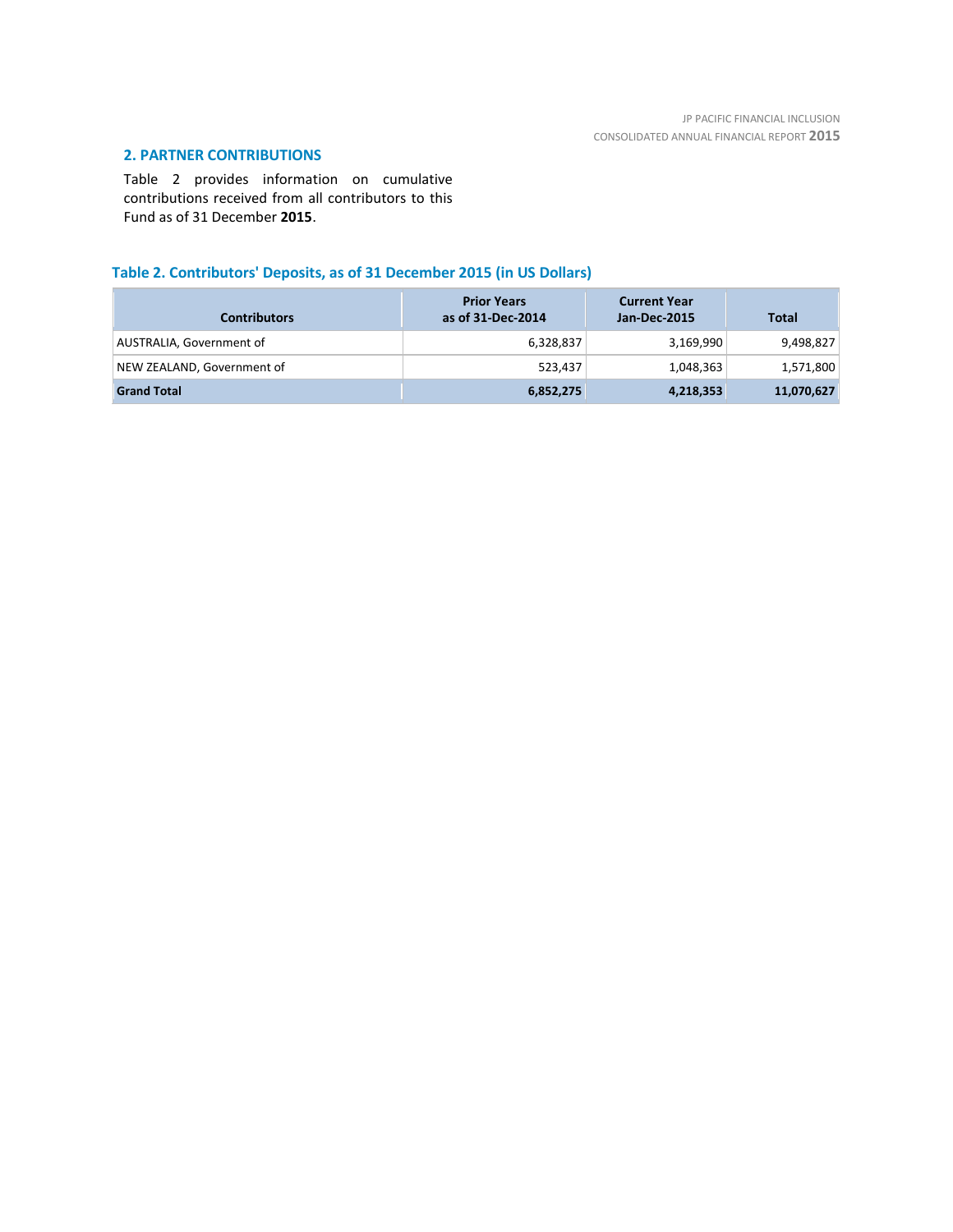#### **3. INTEREST EARNED**

Interest income is earned in two ways: 1) on the balance of funds held by the Administrative Agent ('Fund earned interest'), and 2) on the balance of funds held by the Participating Organizations ('Agency earned interest') where their Financial Regulations and Rules allow return of interest

to the AA. As of 31 December **2015**, Fund earned interest amounts to US\$ **17,385** and interest received from Participating Organizations amounts to US\$ **-**, bringing the cumulative interest received to US\$ **17,385**. Details are provided in the table below.

### **Table 3. Sources of Interest and Investment Income, as of 31 December 2015 (in US Dollars)**

| <b>Interest Earned</b>                     | <b>Prior Years</b><br>as of 31-Dec-2014 | <b>Current Year</b><br><b>Jan-Dec-2015</b> | <b>Total</b> |
|--------------------------------------------|-----------------------------------------|--------------------------------------------|--------------|
| <b>Administrative Agent</b>                |                                         |                                            |              |
| Fund Earned Interest and Investment Income | 10,246                                  | 7,138                                      | 17,385       |
| <b>Total: Fund Earned Interest</b>         | 10,246                                  | 7,138                                      | 17,385       |
| <b>Participating Organization</b>          |                                         |                                            |              |
| <b>Total: Agency earned interest</b>       |                                         |                                            |              |
| <b>Grand Total</b>                         | 10,246                                  | 7,138                                      | 17,385       |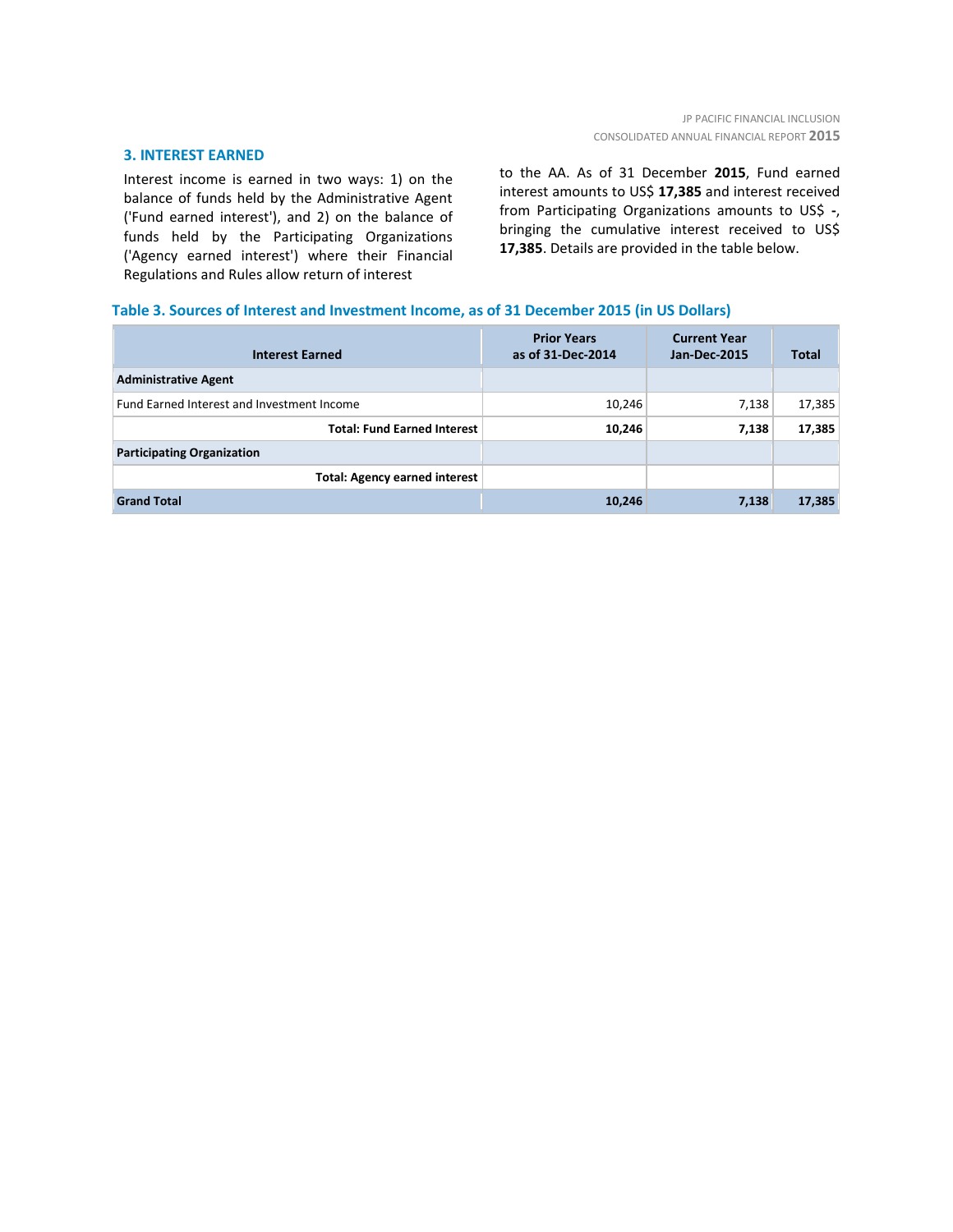#### **4. TRANSFER OF FUNDS**

Allocations to Participating Organizations are approved by the Steering Committee and disbursed by the Administrative Agent. As of 31 December **2015**, the AA has transferred US\$ **9,436,271** to **2** Participating Organizations (see list below).

Table 4 provides additional information on the refunds received by the MPTF Office, and the net funded amount for each of the Participating Organizations.

# **Table 4. Transfer, Refund, and Net Funded Amount by Participating Organization, as of 31 December 2015 (in US Dollars)**

| Participating       | Prior Years as of 31-Dec-2014 |                |                   | <b>Current Year Jan-Dec-2015</b> |                |                   | Total            |                |                   |
|---------------------|-------------------------------|----------------|-------------------|----------------------------------|----------------|-------------------|------------------|----------------|-------------------|
| <b>Organization</b> | <b>Transfers</b>              | <b>Refunds</b> | <b>Net Funded</b> | <b>Transfers</b>                 | <b>Refunds</b> | <b>Net Funded</b> | <b>Transfers</b> | <b>Refunds</b> | <b>Net Funded</b> |
| <b>UNCDF</b>        | 4,249,651                     |                | 4,249,651         | 2,044,893                        |                | 2,044,893         | 6,294,544        |                | 6,294,544         |
| <b>UNDP</b>         | 2,048,356                     |                | 2,048,356         | 1,093,371                        |                | 1,093,371         | 3,141,727        |                | 3,141,727         |
| <b>Grand Total</b>  | 6,298,007                     |                | 6,298,007         | 3,138,264                        |                | 3,138,264         | 9,436,271        |                | 9,436,271         |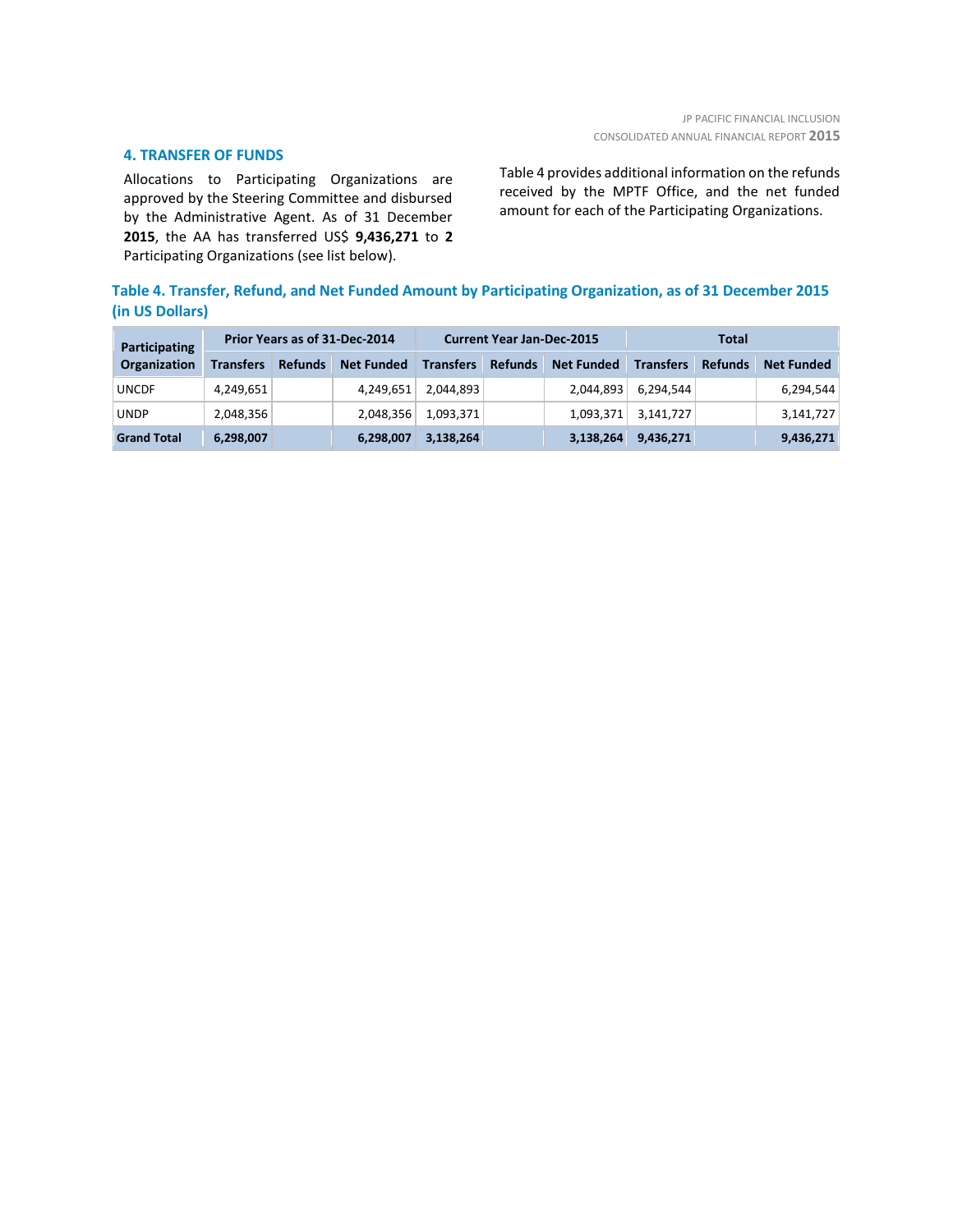# JP PACIFIC FINANCIAL INCLUSION

CONSOLIDATED ANNUAL FINANCIAL REPORT **2015**

# **5. EXPENDITURE AND FINANCIAL DELIVERY RATES**

All final expenditures reported for the year **2015** were submitted by the Headquarters of the Participating Organizations. These were consolidated by the MPTF Office.

# **5.1 EXPENDITURE REPORTED BY PARTICIPATING ORGANIZATION**

As shown in table below, the cumulative net funded amount is US\$ **9,436,271** and cumulative expenditures reported by the Participating Organizations amount to US\$ **4,532,291**. This equates to an overall Fund expenditure delivery rate of **48** percent.

# **Table 5. Net Funded Amount, Reported Expenditure, and Financial Delivery by Participating Organization, as of 31 December 2015 (in US Dollars)**

|                               |                           |                                    | <b>Expenditure</b>                      |                                            |                   |                           |  |
|-------------------------------|---------------------------|------------------------------------|-----------------------------------------|--------------------------------------------|-------------------|---------------------------|--|
| Participating<br>Organization | Approved<br><b>Amount</b> | <b>Net Funded</b><br><b>Amount</b> | <b>Prior Years</b><br>as of 31-Dec-2014 | <b>Current Year</b><br><b>Jan-Dec-2015</b> | <b>Cumulative</b> | <b>Delivery Rate</b><br>% |  |
| <b>UNCDF</b>                  | 6,294,544                 | 6,294,544                          | 1,054,988                               | 1,963,578                                  | 3,018,566         | 47.96                     |  |
| <b>UNDP</b>                   | 3,141,727                 | 3,141,727                          | 425.425                                 | 1,088,300                                  | 1,513,725         | 48.18                     |  |
| <b>Grand Total</b>            | 9,436,271                 | 9,436,271                          | 1,480,413                               | 3,051,878                                  | 4,532,291         | 48.03                     |  |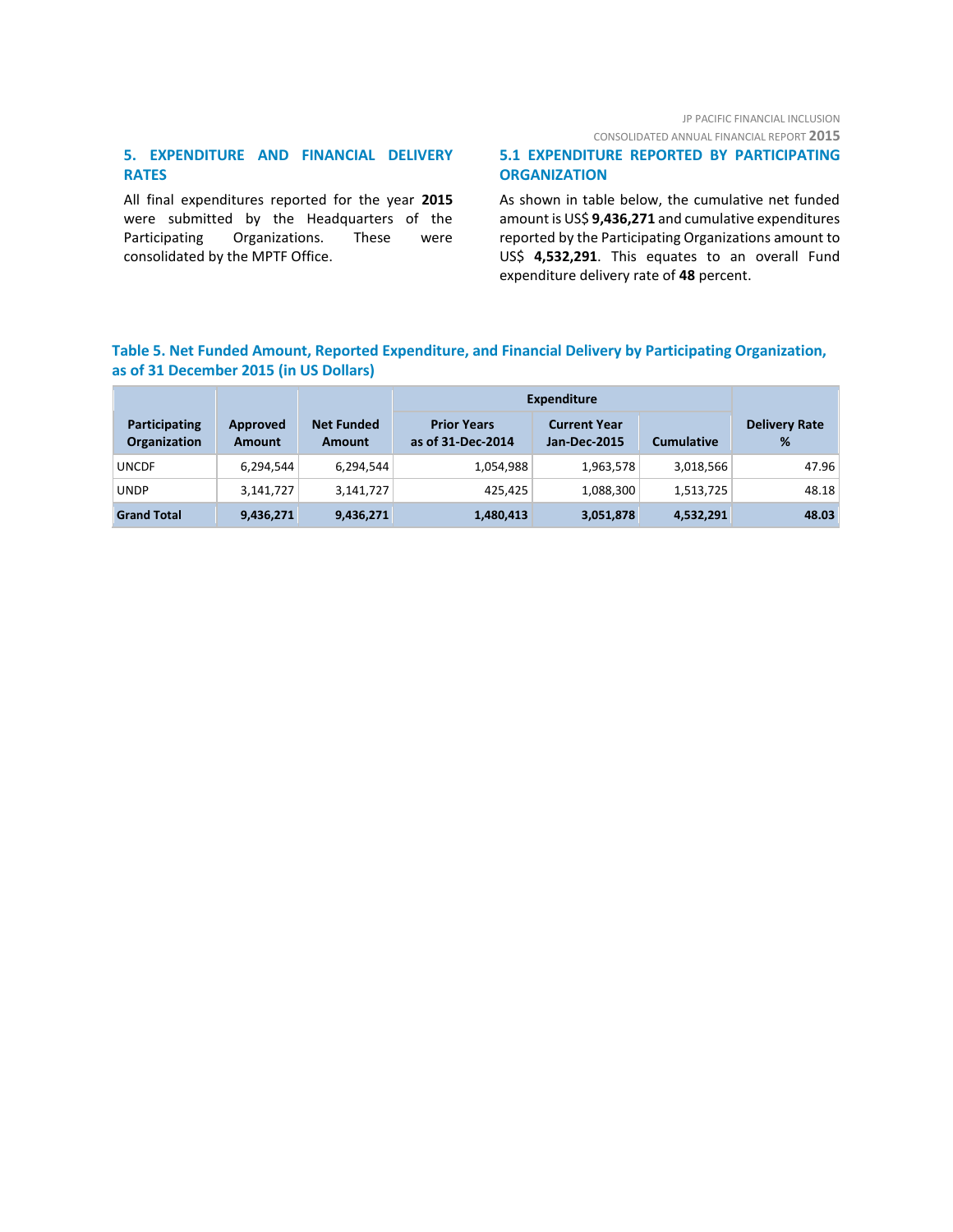#### **5.4 EXPENDITURE REPORTED BY CATEGORY**

Project expenditures are incurred and monitored by each Participating Organization and are reported as per the agreed categories for inter-agency harmonized reporting. In 2006 the UN Development Group (UNDG) established six categories against which UN entities must report inter-agency project expenditures. Effective 1 January 2012, the UN Chief Executive Board (CEB) modified these categories as a result of IPSAS adoption to comprise eight categories. All expenditure incurred prior to 1 January 2012 have been reported in the old categories; post 1 January 2012 all expenditure are reported in the new eight categories. The old and new categories are noted to the right.

Table 6 reflects expenditure reported in the UNDG expense categories. Where the Fund has been operational pre and post 1 January 2012, the expenditures are reported using both categories. Where a Fund became operational post 1 January 2012, only the new categories are used.

#### **2012 CEB Expense Categories**

- 1. Staff and personnel costs
- 2. Supplies, commodities and materials
- 3. Equipment, vehicles, furniture and depreciation
- 4. Contractual services
- 5. Travel
- 6. Transfers and grants
- 7. General operating expenses
- 8. Indirect costs

\_\_\_\_\_\_\_\_\_\_\_\_\_\_\_\_\_\_\_\_\_\_

#### **2006 UNDG Expense Categories**

- 1. Supplies, commodities, equipment & transport
- 2. Personnel
- 3. Training counterparts
- 4. Contracts
- 5. Other direct costs
- 6. Indirect costs

#### **Table 6. Expenditure by UNDG Budget Category, as of 31 December 2015 (in US Dollars)**

|                                                       | <b>Expenditure</b>                      |                                            |              |                                                     |
|-------------------------------------------------------|-----------------------------------------|--------------------------------------------|--------------|-----------------------------------------------------|
| Category                                              | <b>Prior Years</b><br>as of 31-Dec-2014 | <b>Current Year</b><br><b>Jan-Dec-2015</b> | <b>Total</b> | <b>Percentage of Total</b><br><b>Programme Cost</b> |
| Supplies, Commodities, Equipment and Transport (Old)  |                                         |                                            |              |                                                     |
| Personnel (Old)                                       |                                         |                                            |              |                                                     |
| Training of Counterparts(Old)                         |                                         |                                            |              |                                                     |
| Contracts (Old)                                       |                                         |                                            |              |                                                     |
| Other direct costs (Old)                              |                                         |                                            |              |                                                     |
| Staff and Personnel Cost (New)                        | 445,362                                 | 1,056,801                                  | 1,502,163    | 37.60                                               |
| Supplies, Commodities and Materials (New)             |                                         | 1,254                                      | 1,254        | 0.03                                                |
| Equipment, Vehicles, Furniture and Depreciation (New) |                                         | 19,974                                     | 19,974       | 0.50                                                |
| Contractual Services (New)                            | 121,010                                 | 209,684                                    | 330,694      | 8.28                                                |
| Travel (New)                                          | 72,718                                  | 422,033                                    | 494,750      | 12.39                                               |
| Transfers and Grants (New)                            | 371,614                                 | 904,189                                    | 1,275,803    | 31.94                                               |
| <b>General Operating (New)</b>                        | 217,457                                 | 152,587                                    | 370,044      | 9.26                                                |
| <b>Programme Costs Total</b>                          | 1,228,160                               | 2,766,522                                  | 3,994,682    | 100.00                                              |
| <sup>1</sup> Indirect Support Costs Total             | 252,253                                 | 285,356                                    | 537,609      | 13.46                                               |
| <b>Total</b>                                          | 1,480,413                               | 3,051,878                                  | 4,532,291    |                                                     |

**1 Indirect Support Costs** charged by Participating Organization, based on their financial regulations, can be deducted upfront or at a later stage during implementation. The percentage may therefore appear to exceed the 7% agreed-upon for on-going projects. Once projects are financially closed, this number is not to exceed 7%.